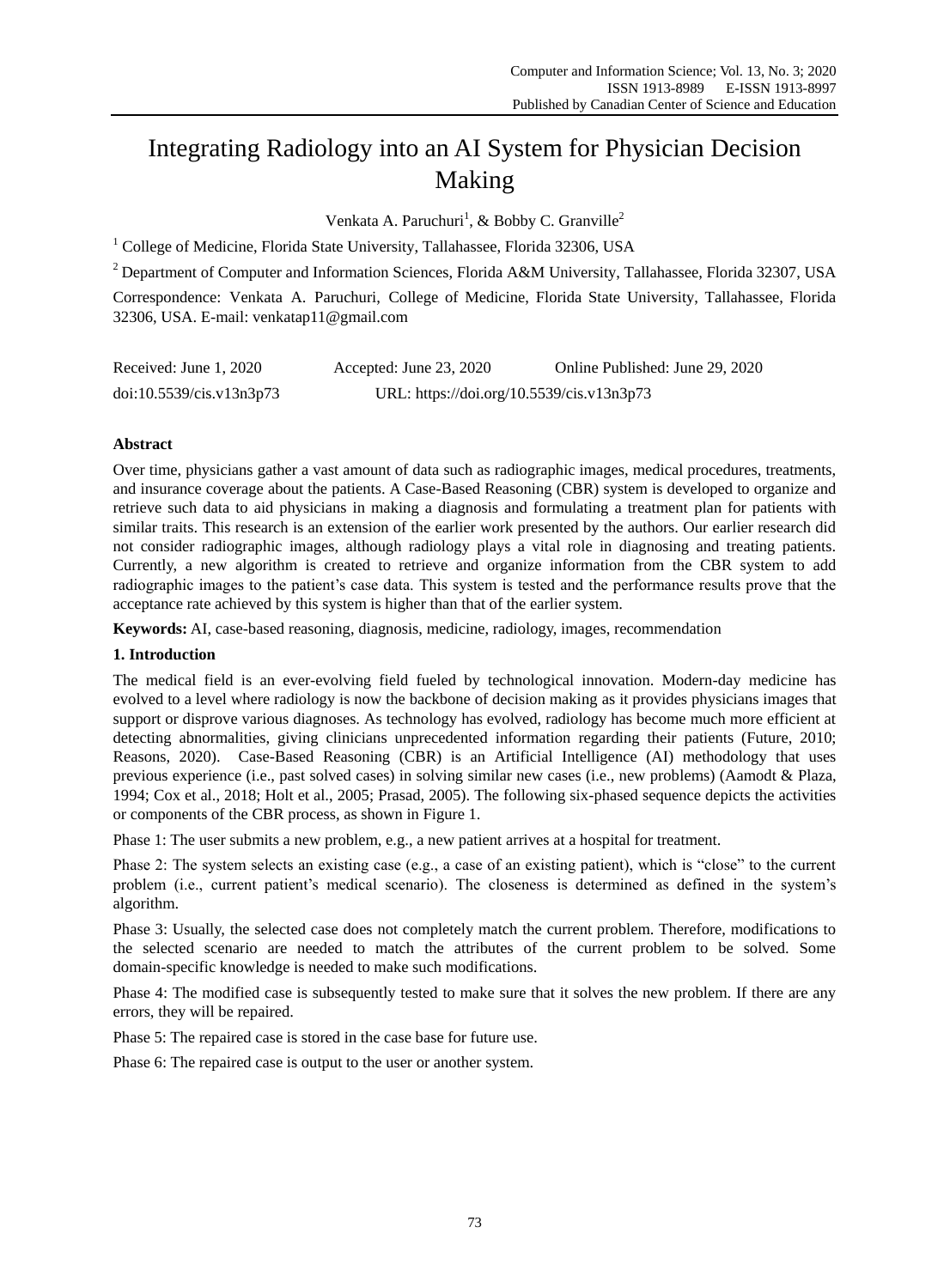

Figure 1. Visual representation of the CBR process

Our study did not find any existing CBR system that uses all of the following attributes for a patient: radiographic images, symptoms, diseases (comorbid conditions), treatments, age, time-gap between events, dates, insurance coverage, gender, and race in its decision making process for treating a new patient. The current research work extends our earlier research (Paruchuri & Granville, 2020) by adding a patient's radiographic images to the case attributes. We will refer to the earlier research as "system-A" for simplicity. A primary drawback with system-A is that it did not use or consider radiographic images of patients, thereby neglecting or overlooking an essential component of modern-day medicine. The current system is developed to overcome this drawback. When integrating radiographic images in a CBR system, the following new challenges must be solved:

- How to represent and index radiographic images;
- How to integrate radiographic images in the recommendation process;
- How radiographic images will affect the overall performance of the system.

The rest of the paper is organized as follows: Section 2 presents a review on CBR in radiology. Section 3 presents how the data is represented in the system. Section 4 presents additional details. Section 5 presents the algorithm. Performance results are presented in Section 6. Finally, Section 7 provides the conclusion.

## **2. Case-Based Reasoning Using Radiographic Images**

Substantial research has been conducted regarding the use of CBR in medicine. A recent survey on this subject is available in the earlier research (Paruchuri & Granville, 2020). Several researchers employ radiographic images in their CBR systems. However, none used all of the attributes included in our current CBR system, such as radiographic images, symptoms, diseases (comorbid conditions), treatments, age, time-gap between events, dates, insurance coverage, gender, and race. System-A from our earlier work (Paruchuri & Granville, 2020) uses all these attributes except for the radiographic images.

Macura & Macura (1995) presented a case-based retrieval system that uses radiographic images. This system is probably the earliest system to apply CBR to radiographic images. Later, Grimnes & Aamodt (1996) presented a multi-layer CBR system for medical image interpretation. Perner (1999) presented a CBR system to identify a degenerative brain disease by using CT images of a patient's brain. Wilson & O'Sullivan (2008) presented a review of medical imagery applications in a CBR system. A CBR system to provide treatment planning in brain cancer radiotherapy was presented by Jagannathan et al. (2010). Khussainova et al. (2015) designed a CBR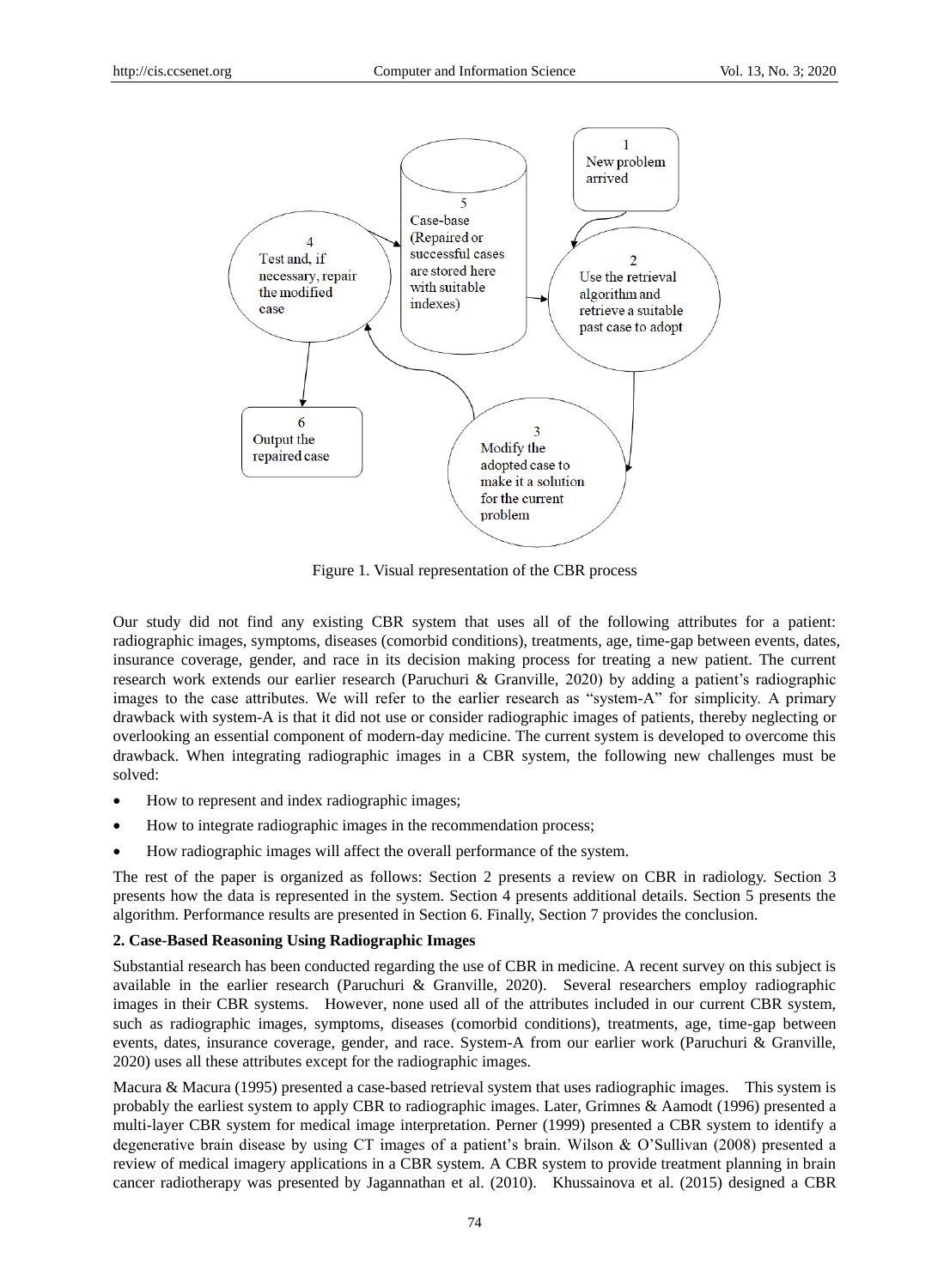application to help medical staff to plan treatment for brain cancer patients using radiotherapy. CBR is also used to segment the images of the kidneys deformed by nephroblastoma (Marieusing et al., 2018). Sekar et al. (2018) presented a CBR approach for decision support in breast cancer management.

## **3. Representation of Patients' Data**

Representation of patients' data that includes radiographic images is an important issue. A date that represents an event is stored using 8 digits in which the first 2 digits represent the month, the next 2 digits represent the day, and the last 4 digits represent the year. Integers ranging from 0 to 150 are used to represent the age in years. Any months in the age makes the age rounded to the closest year. Time gap is the time between two different events such as the time interval between two consecutive visits to the doctor. Time gap is represented as a decimal number in which the integer part represents the years, and the decimal part (maximum 2 digits) represents the months. The patient's gender is represented as follows: 0 represents male, 1 represents female, and 2 represents other. Integers from 151 to 10,000 represent the symptoms, where each integer represents a specific symptom. E.g., in this system 151 represents fever, 152 is headache, etc. Each disease is represented by a specific integer and these integers range from 10,001 to 100,000. Integers in the insurance coverage field range from 1 to 1,000 represent insurance coverage plans, where each coverage plan is represented by a specific number. Integers from 100,001 to 200,000 are used to represent the treatments, where each integer represents a recommended treatment. Furthermore, each patient is assigned a unique integer and this number represents the patient. The patient field uses integers from 1 to 1,000,000, thereby representing a total of 1,000,000 different patients.

The following approach is followed to address the issue of how to convert radiographic images into a suitable form for further processing, such as a comparison between two radiographic images and to index those images. In this research, radiographic images are considered as only grayscale images, with each image consisting of  $512 \times 512$  $= 262,144$  pixels. A pixel, which is an acronym for "picture element," is a tiny block of the image that represents the quantity of gray intensity for that tiny block. A widely used pixel format is the byte image. Here*,* the number representing the byte image is stored as an 8-bit binary integer giving a range of 256 different possible values starting from decimal value 0 (if all the 8 bits are 0s) to 255 (if all the 8 bits are 1s) to each pixel. Each value in between 0 to 255 represents a different shade of gray and, usually, black color is represented by the value 0, and white color is represented by 255 (Eck, 2018; Pixel, 2020). Byte image format is used in this research, and all images are of the same width, height, and contrast. Each image is represented as a vector of  $512 \times$ 512 elements.

If a radiographic image, made up of M x N pixels (i.e., M pixels in each row and there are N such rows), is stored in raw format (i.e., without any compression, without any header, etc.) then the file size or length of that image file is  $M \times N \times 8$  bits. In this research, we have used cityblock distance (Chen & Chu, 2005) for measuring the difference between the images. If there are two images, represented as vectors **x** and **y** and each vector is of size k, then the cityblock distance between these two images can be calculated as:

$$
\frac{k}{\sum_{i=1}^{n} |x_i - y_i|}.
$$

Cityblock distance is used in this research because, when compared to other methods, it requires fewer steps to calculate the difference between two images (Chalom et al., 2013; Wang et al., 2005). This is specifically important, since the system, in general, makes a large number of computations each time it is activated as can be seen by the algorithm provided in Section 5. Therefore, improvement in efficiency is crucial to maintain the timely output of data.

In this research, we defined "difference" between two images. If two images are represented as vectors **x** and **y,** respectively and each vector is of size *k,* then the difference between those two images is:

k  
\n
$$
\sum_{i=1}^{\infty} |x_i - y_i| / M
$$
, where  $k = 512 \times 512$ , and M is 512 x 512 x 255.

The difference is a number between 0 and 1. The following images (Radiopaedia, 2020) illustrate this principle: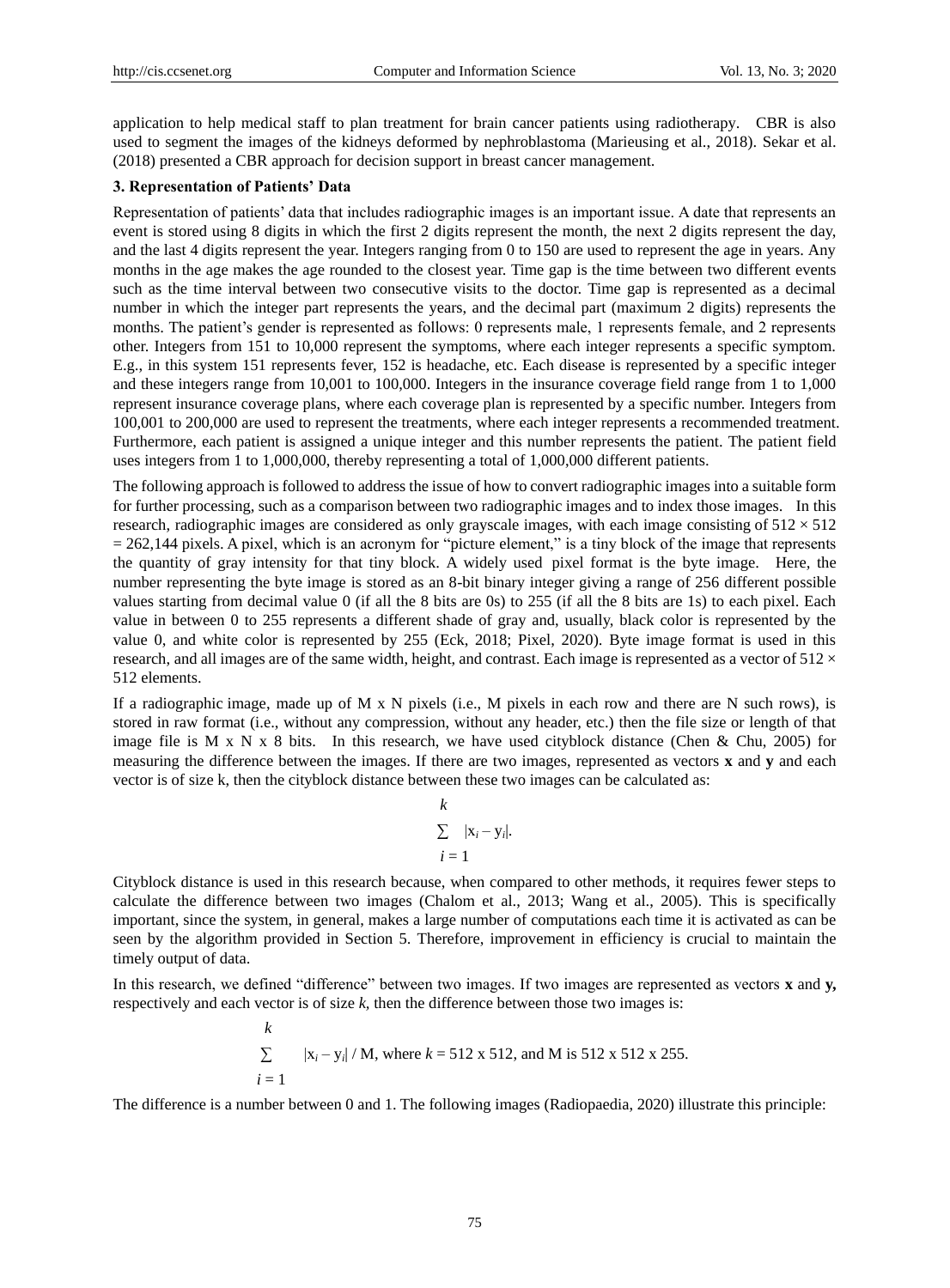

Figure 2. Difference between the images A and B is 0 because they are the same.

![](_page_3_Picture_5.jpeg)

Figure 3. Difference between the images C and D is  $> 0$  because they are not the same

In this system, a radiographic image is collected either before treatment or after treatment. The radiographic image that is collected before treatment is called pre-treatment image, and the radiographic image that is collected after treatment is called post-treatment image. Currently, the system can handle up to one pre-treatment image and up to one post-treatment image for a treatment (or a set of multiple treatments) performed in a day. In this system, pre-treatment images are indexed by -1, and post-treatment images are indexed by -2.

#### **4. Further Details of the System**

Patient information is divided into primary and associate items. As the names imply, primary items play a vital role in the system's decision-making process, while the associate items play a supporting role in fine-tuning that process.

- A primary item is a pre-treatment image, post-treatment image, treatment, disease, symptom, or time gap. Each state consists of a single primary item or a set of multiple primary items.
- If multiple primary items, all of which are of the same type, occur on the same date, then the primary item of that state is the set of those multiple primary items. For example, it is common to have multiple procedures performed on the same date.
- If multiple primary items, which are of different types (for example, one or more treatments and one or more symptoms,) occur on the same date then the states (made up of these primary items) are created in the following order:
	- a. The state containing the symptom or set of multiple symptoms precedes the state containing the disease or set of multiple diseases.
	- b. The state containing the disease (or set of multiple diseases) precedes the state containing the treatment (or set of multiple treatments), and this treatment includes pre-treatment image, "if any" and/or post-treatment image, "if any." Note that "if any" is specified because for some treatments, radiographic images may not be taken. For example, if a patient exhibits symptoms of pneumonia, a chest x-ray is often used to confirm before beginning treatment. However, after the treatment, if the patient is asymptomatic, a post-treatment chest x-ray is not always required.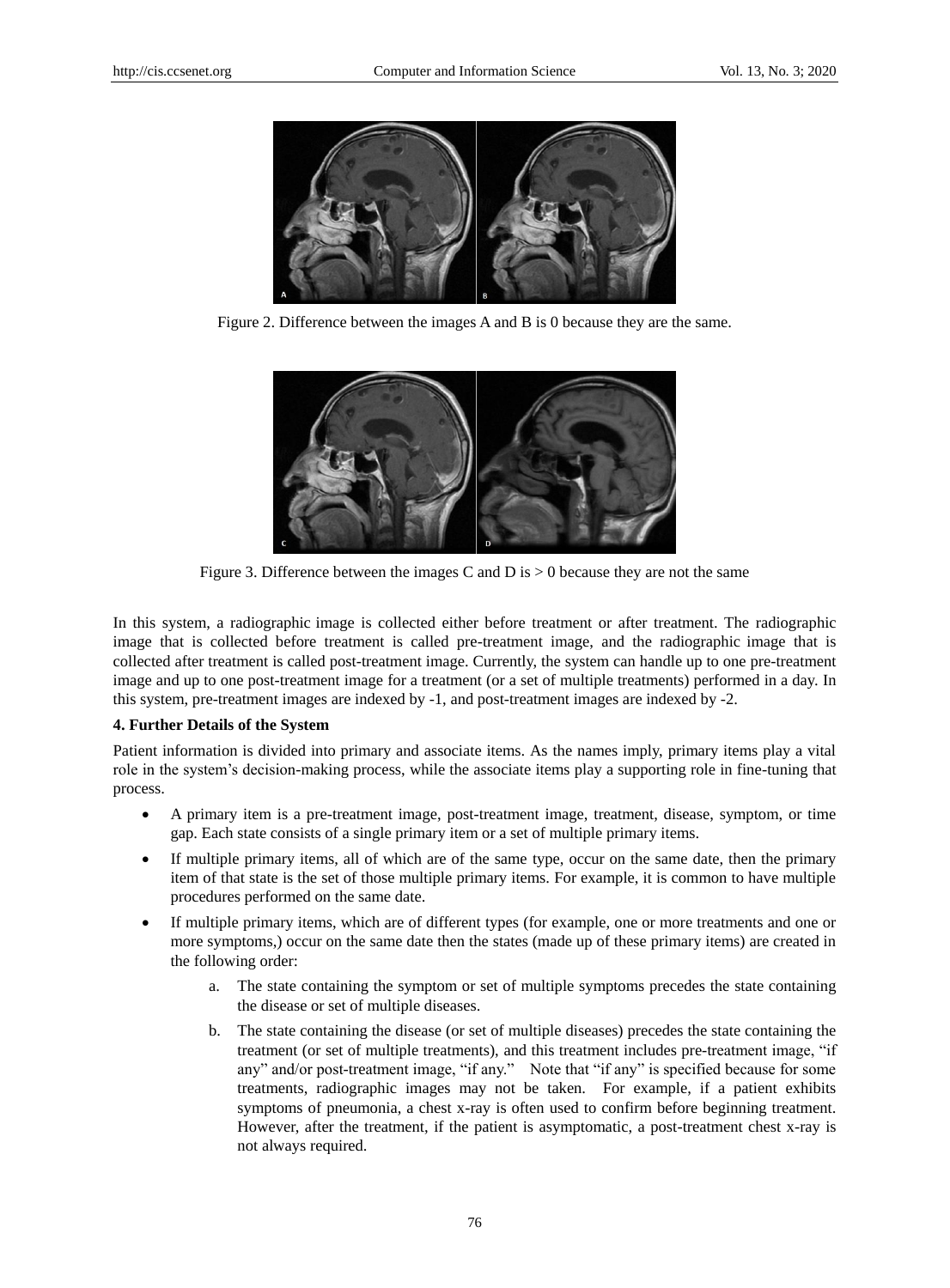- No state will be made up of pre-treatment image(s) and/or post-treatment image(s) alone. If a state contains a treatment, and a pre-treatment image and/or a post-treatment image is taken as part of that treatment, then that state will be transformed to a set made up of the treatment and its image(s).
- Associate items represent different fields of a state. Therefore, the numbers used to represent various categories of associate items may overlap.

If the primary item (of a state) is a set of multiple symptoms or a set of multiple diseases then two such primary items are defined as matched if those two sets are equal. If the primary item (of a state) is a set of multiple treatments without any pre-treatment or post-treatment image, then two such primary items are defined as matched if those two sets are equal. If the primary item (of a state) is a set of treatment(s), which contain a pre-treatment image and/or a post-treatment image, then two such primary items are defined as matched subject to the following conditions:

- The two sets are equal after those images are removed from both those sets,
- If both sets contain pre-treatment images then the difference (as defined in Section 3) between those two pre-treatment images is less than or equal to the threshold-value (see the algorithm in Section 5 for details of the threshold-value), and
- If both sets contain post-treatment images, then the difference (as defined in Section 3) between those two post-treatment images is less than or equal to the threshold-value (see the algorithm in Section 5 for details of the threshold-value).

If a primary or associate item of a state is not a set and is not an image, then two of such items are defined as matched, if those two items are numerically equal in all of their corresponding fields. The system's algorithm and its discussion are provided in the next section.

## **5. Details of the Algorithm**

/\* SET THE INITIAL VALUES \*/

1.  $i \leftarrow$  the number of states in the case for the current patient once the medical issue of that patient is entered into the system;

*Max-Threshold-Value*  $\leftarrow 0.2$ ;

#### /\* INITIALIZE OTHER LISTS AND SETS \*/

2. *Competing-Set*  $\leftarrow$  Empty set;

*Item-Set*  $\leftarrow$  {insurance coverage, time gap, gender, pre-treatment image, post-treatment image, age, date, race, disease, symptom, treatment};

*Priority-List*  $\leftarrow$  [time gap, date, insurance coverage, race, age, gender];

*Threshold-Value*  $\leftarrow 0.0$ ;

## /\* DETERMINE THE COMPETING-SET \*/

3. Label the *i* most recent states in the current patient's case as *Si, ..., S1*, respectively. In this sequence, *Si* is the least recent and *S1* is the most recent among all these states;

*Case*  $\leftarrow$  A case contains the following sequence of states: *Si*, ..., *S1*;

If *time gap* is not a member in the *Item-Set,* then remove from *Case* those states in which *time gap* is the primary item. Now call that resulting case as *Case*;

*j* ← Length of *Case*;

If  $j < 2$ , then exit the whole process else:

*Competing-Set*  $\leftarrow$  The set consists of all those existing sub-cases in the system for which all the following conditions are met:

(a). The length of the sub-case is  $(j + 1)$  or more;

(b). The primary items, which are present in the *Item-Set* and are in the first *j* adjacent states of that sub-case, respectively match, as per the definition provided in Section 4, with the primary items of the corresponding state of *Case*;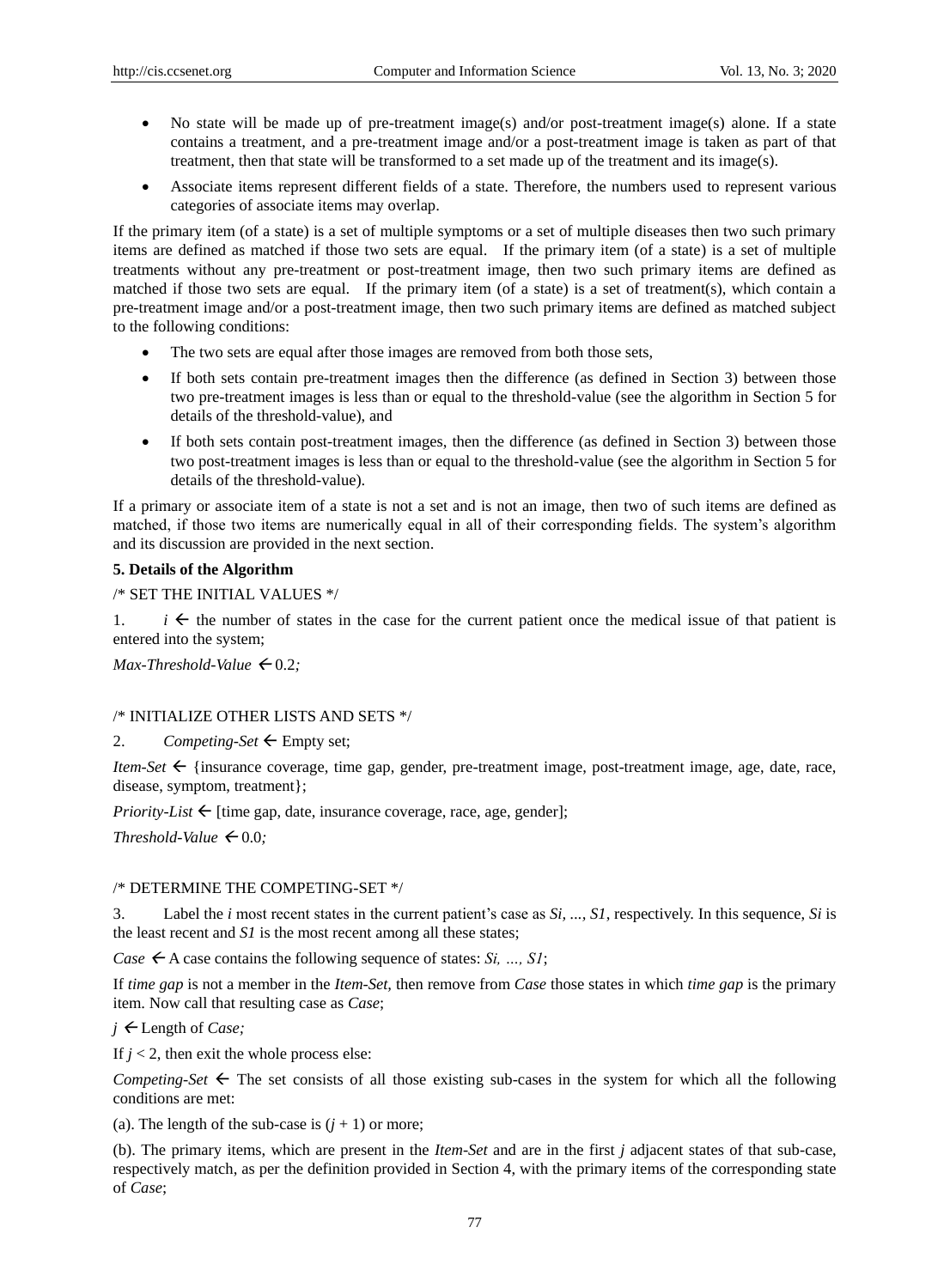(c). The associate item(s), which are present in the *Item-Set* and are in the first *j* adjacent states of that sub-case, respectively match, as per the definition provided in Section 4, with the corresponding associate item(s) of the corresponding state of *Case*.

### /\* IS COMPETING-SET EMPTY AND THE THRESHOLD-VALUE REACHED THE LIMIT? \*/

4. If *Competing-Set* is empty and *Threshold-Value* < *Max-Threshold-Value,* then perform the following in the specified order:

 $\{$ *Threshold-Value*  $\leftarrow$  *Threshold-Value* + 0.01; Go to Step 3; }

If *Competing-Set* is empty and *Threshold-Value* >= *Max-Threshold-Value* and *Priority-List* has at least one item, then perform the following in the specified order:

*Threshold-Value*  $\leftarrow 0.0$ *;* 

*Item-Set*  The remaining *Item-Set* after removing (from the *Item-Set*) the left most item that is there in the *Priority-List*;

*Priority-List*  $\leftarrow$  The remaining *Priority-List* after removing the left-most item from the *Priority-list*;

Go to Step 3;

}

{

If *Competing-Set* is empty and *Threshold-value* >= *Max-Threshold-Value* and *Priority-List* has no item and:

(a).  $i > 2$ , then do the following in the specified order:

 $i \leftarrow (i-1)$ ; Go to Step 2;

(b).  $i = 2$ , then exit;

If *Competing-Set* is not an empty set then go to Step 5;

/\* MAKE RECOMMENDATION \*/

Recommend the primary item, which is in the  $(j + 1)$ <sup>th</sup> state and is other than a time gap and is there in the majority of the sub-cases of *Competing-Set*.

If two or more such primary items present, then recommend the primary item that is in the most recent state. Still, if two or more such primary items present, then recommend those primary items as options.

If the primary item, which is at the  $(j + 1)$ <sup>th</sup> state in each of the sub-cases in *Competing-Set* is time gap and:

(a).  $i > 2$ , then do the following in the specified order:

 $i \leftarrow (i-1)$ ; Go to Step 2;

(b).  $i = 2$ , then exit the process;

In the above algorithm, *Threshold-Value* represents the difference that will be tolerated (by the algorithm) between two images. The *Threshold-Value* is initially set to 0. When there is no suitable previous case that matches the current user's case, the *Threshold-Value* will be incrementally increased by 0.01, and this process will continue until the *Threshold-Value* reaches the maximum limit (*Max-Threshold-Value*) which is currently set to 0.2. If there is no match, the first associate item in the *Priority-List* will be dropped from consideration, and the process repeats. Still, if there is no match, then the oldest state from the current patient's case will be dropped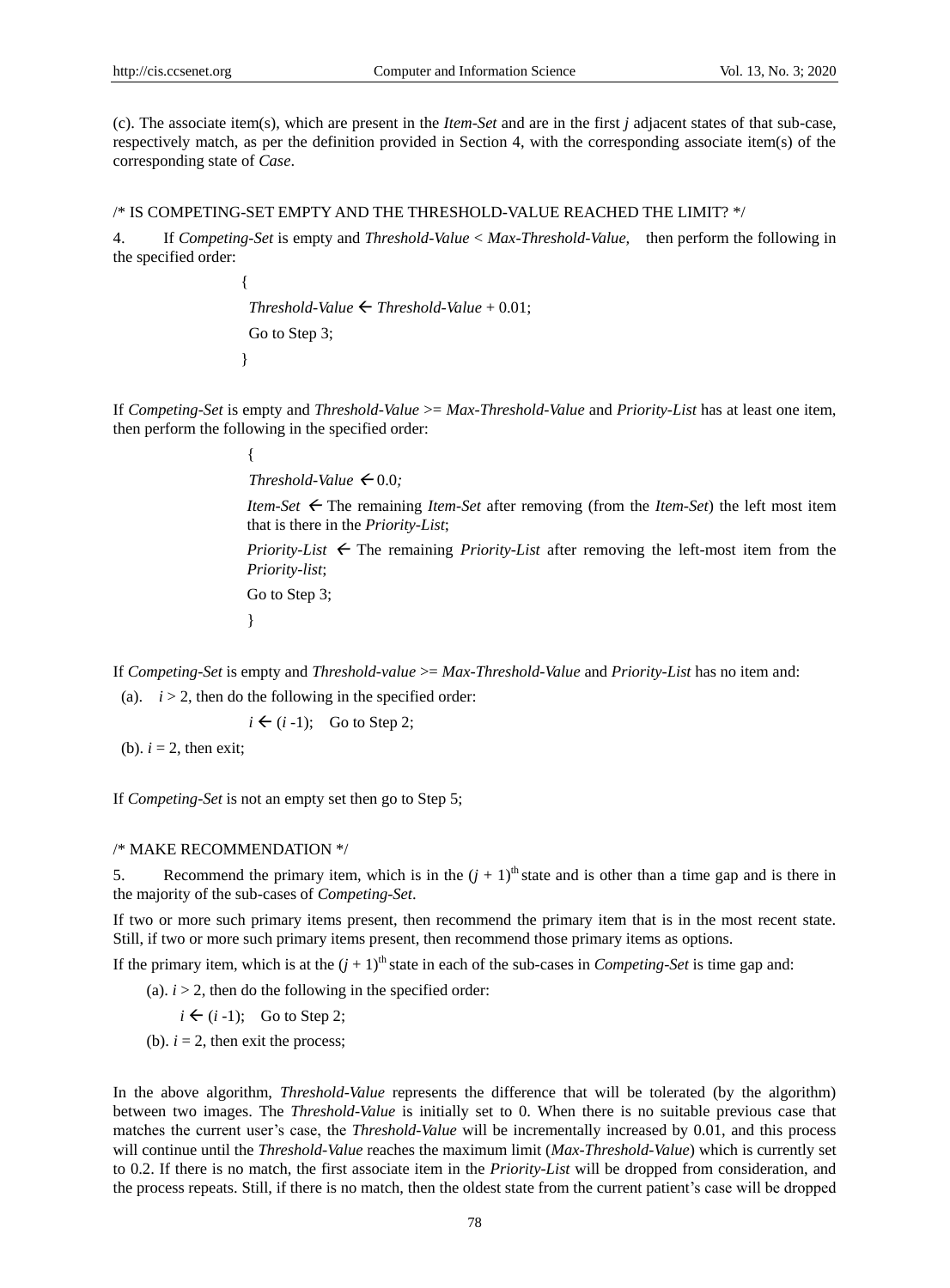from consideration, and the process repeats. If all these choices are exhausted without finding a match, the algorithm will terminate.

Example: Assume that a new patient's case is 153, 1, 10003, 100009, 0.3, 157 and the doctor is using system-A. The associate items and the images are not taken into consideration in this example. This case implies that the new patient had symptom 153. After one year, disease 10003 is identified. After that, treatment 100009 is recommended and performed. Again, after a gap of 0.3 years, another symptom 157 is noticed. Now the doctor is looking for feedback from the system. After searching the case-base, the system did not find an exact match to recommend, thereby causing the system to drop the time gap. Then 1 and 0.3 are removed from the case. Therefore, the resulting case is 153, 10003, 100009, 157. After a few iterations, system-A identifies the conflict set *C* (which is similar to *Competing-Set* in the current system) to consist of the following three cases:

- 153, 10003, 100009, 157, 10002
- 153, 10003, 100009, 157, 10002
- 153, 10003, 100009, 157, 10006

Then 10002 is recommended by system-A, as 10002 is presenting in the majority of these cases. However, for this example, when using the current system, it is noticed that the pre-treatment images associated with 100009 in the first two cases of *C* did not match with the current patient's corresponding pre-treatment image (image details are not provided here for simplicity). Therefore, these first two cases are not included as part of *Competing-Set* of the current system. However, the current user's case matches with the last case of *C* (and no other matching cases were found in the system).Therefore, 10006 is recommended to the doctor. This is a better recommendation because the pre-treatment images are matched.

#### **6. Adaptability to a Change of Trend and Performance Results**

Like system-A, the performance of the current system is tested in terms of its adaptability to a change of trend in the medical field. The testing is performed on a simulated environment consisting of 250 different symptoms, 200 different time gaps, 1605 different images, 300 different treatments, 350 different diseases, 2 different genders, 12 different insurance coverage plans, 300 different dates, 3 different races, 345 different ages and 755 separate cases. The results are presented in Figure 4.

![](_page_6_Figure_11.jpeg)

Figure 4. Adaptation to a change of trend by the current system

In Figure 4, the X-axis specifies the number of cases, while the Y-axis specifies the acceptance rate of the recommendations provided by the current system. The threshold value is set to 50%. Once the acceptance rate started decreasing monotonically and reached 42% (which is below the set threshold value), the system stopped using the cases that were recorded prior to the date the monotonic decrease started (dates are not shown in the graph). Thereby, the graph in Figure 4 shows that the acceptance rate picks up again.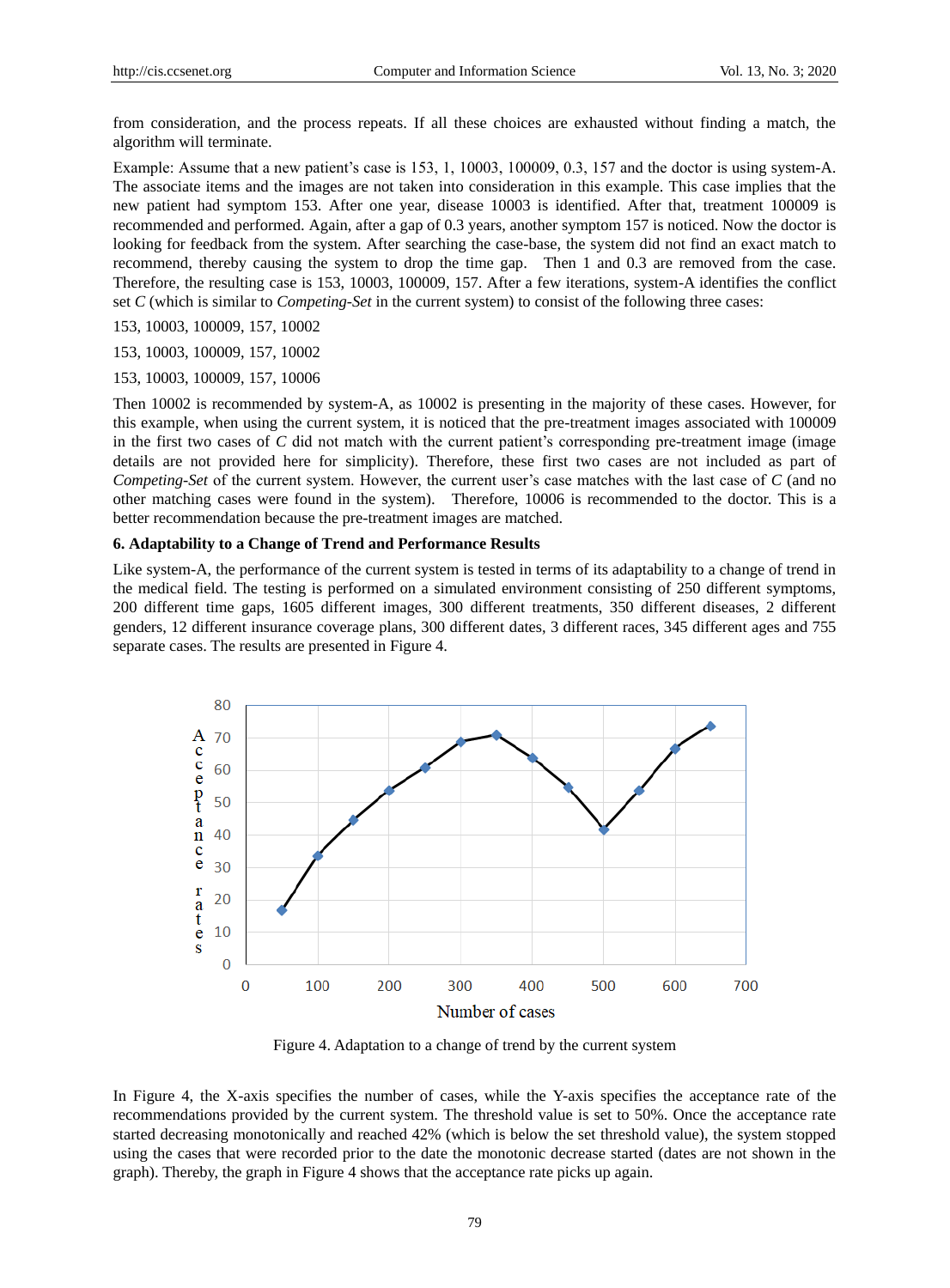![](_page_7_Figure_3.jpeg)

Figure 5. Performance comparison between system-A and the current system

The current system is compared with system-A, to evaluate its operational performance, in terms of making acceptable recommendations to the doctors. The acceptance rates of both these systems are provided in Figure 5. The X-axis specifies the number of cases and the Y-axis specifies the acceptance rate of the recommendations from these systems. In Figure 5, the arc connecting the squares represents the current system, whereas the arc connecting the crosses represents system-A. Moreover, the acceptance rate with system-A was 36% after accumulating 300 cases in the system. However, for the current system, that rate is 70%, a substantial increase. The current system gives doctors a warning that radiographic images are used to generate the current system's recommendations. When using system-A, doctors were given a warning that radiographic images are not used as a parameter while making recommendations. Due to this warning, doctors were hesitant to accept the recommendations made by system-A.

#### **7. Conclusion**

A CBR system for aiding physicians in decision-making was presented by adding radiographic images to the cases. This work extended the authors' earlier research (Paruchuri & Granville, 2020). However, the current radiographic system needs further refinements. For example, currently the system cannot handle multiple pre-treatment images, multiple post-treatment images or if the images are not pre-treatment or post-treatment type. The system can be further expanded to integrate these various scenarios in which radiographic images can be applied. Although the system was tested in a simulated environment, it needs further testing to determine which methods of image storage are optimal for aiding physicians. Currently, there are several methods for storing radiographic images effectively and finding the difference between a pair of radiographic images (Chalom et al., 2013; Wang et al., 2005). The limitations of the earlier system (system-A) are valid here, and they also need to be addressed.

## **References**

- Aamodt, A., & Plaza, E. (1994). Case-Based Reasoning: Foundational Issues, Methodological Variations, and System Approaches. *AI Communications*, *IOS Press, 7*(1), 39-59. https://doi.org/10.3233/AIC-1994-7104
- Chalom, E., Asa, E., & Biton, E. (2013). Measuring Image Similarity: An Overview of Some Useful Applications. *IEEE Instrumentation & Measurement Magazine*, *16*(1), 24-28. https://doi.org/10.1109/MIM.2013.6417053
- Chen, C. C., & Chu, H. T. (2005, July). Similarity Measurement Between Images. *29th Annual International Computer Software and Applications Conference, Edinburgh, 1,* 41-42.
- Cox, M. T., Funk, P., & Begum, S. (Eds.) (2018, July). *Case-Based Reasoning Research and Development.* Proceedings of the 26th International Conference on Case-Based Reasoning, ICCBR 2018, Springer. https://doi.org/10.1007/978-3-030-01081-2
- Eck, D. J. (2018). *Introduction to Computer Graphics*. Retrieved from http://math.hws.edu/graphicsbook,